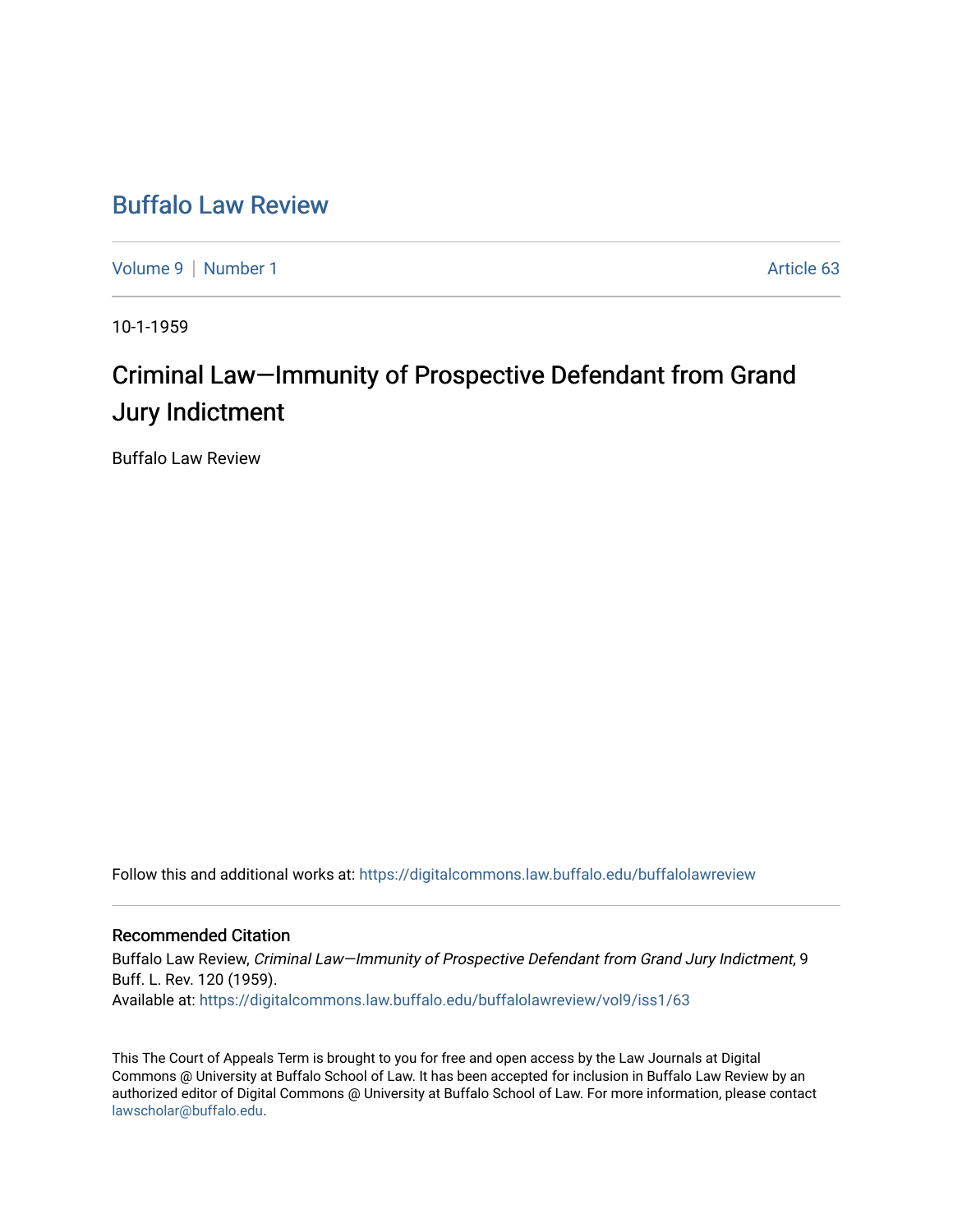trial, the trial judge should have granted defendant's motion and dismissed the indictment.

When the Court in the case at bar proclaimed that it based its order of dismissal on *People v. Prosser,53* it was, in effect, granting the motion as a matter of law and not as an exercise of discretion. The Court of Appeals felt that since the difference in the time element between the case at bar and the *Prosser* case was so great, the former did not fit within the rule of *Prosser.54* Rather, this was a situation in which the judge was to exercise his power as a matter of discretion and not of law. Therefore, the decision of the lower court and the Appellate Division was erroneous.

It is true that the Court appears, in form at least, to be making a highly technical distinction. It can be said, as the dissent felt, that any order granted under Section **668** is an exercise of discretion, because of the very nature of the statute. As a result, the granting of the motion, regardless of the basis for the grant, is an exercise of discretion and should be considered as such.

In substance the opinion of the Court results in the same conclusion as reached by Judge Desmond in his dissent. It is now settled by this decision that Section **668** is purely discretionary. The effect of *Prosser* is limited to drawing a line which if reached, represents an abuse of discretion.<sup>55</sup>

### IMmUNITY OF PROSPECTIVE DEFENDANT FROM GRAND JURY INDICTMENT

In *People v. Steuding*<sup>56</sup> the People appealed to the Court of Appeals from an order of the Supreme Court, Appellate Division, dismissing the indictment of respondent by the Extraordinary Grand Jury investigating official corruption in Ulster County. Respondent, a public official appearing pursuant to a subpoena, was initially sworn and apprised of the fact that the Grand Jury was not conferring any immunity upon him.57 He was also advised that his testimony might be used against him and that he had the right to refuse to answer any question that would tend to incriminate him.<sup>58</sup> After being sworn respondent executed a written waiver of any immunity or privilege concerning questions asked relating to his official conduct, but refused to sign a general waiver of immunity. The Grand Jury, ordered to disregard the testimony then given by respondent, indicted him for conspiracy to bribe public officers and of committing bribery.

The Court held that no statute conferring immunity could supersede the constitutional right of a defendant or prospective defendant not to bear witness against himself. His privilege was violated when he was called and examined

*<sup>53.</sup> Ibid.*

<sup>54.</sup> *Supra* note 52.

*<sup>55.</sup> Supra* note *52. 56.* 6 N.Y.2d 214, 189 N.Y.S.2d **166** (1959). *57.* N.Y. **PEN.** LAW § 2447 purports to confer immunity upon a person only after he invokes his privilege against self-incrimination, and is then directed to answer the questions asked. Section 2447 was enacted to replace § 2443, which provided complete immunity at the outset of any proceeding.

<sup>58.</sup> N.Y. Consr., Art. I  $\S$   $6$ ; U.S. Consr., amend. V.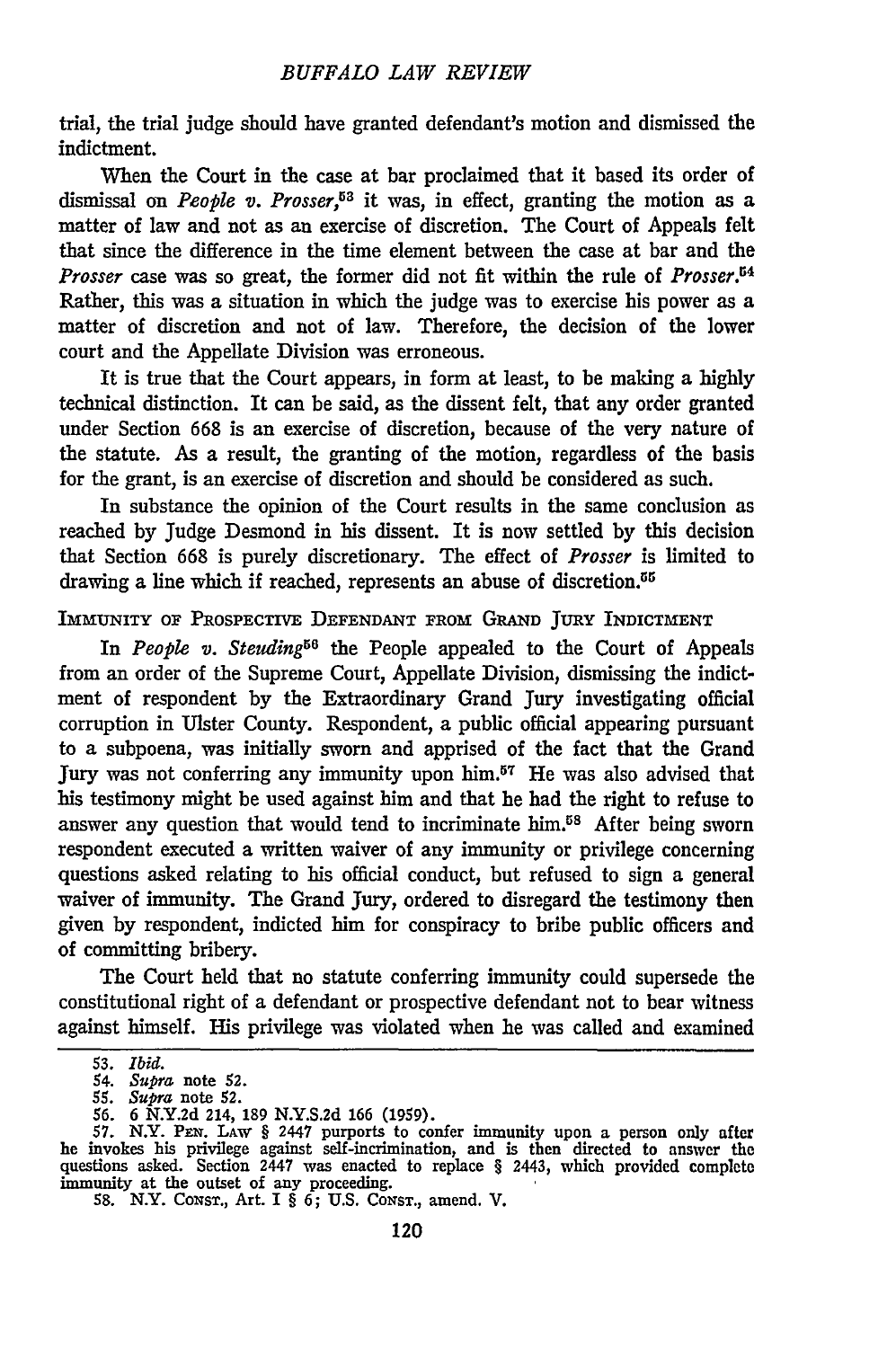before a grand jury, even though he did not claim the privilege. Section 2447 of the New York Penal Law is constitutional insofar as it applies to "witnesses," but it cannot be applied to a defendant insofar as it provides that he must assert his privilege at the outset of the proceedings. The protection from indictment and from use of any incriminating testimony elicited results automatically from a violation of the constitutional privilege.

The dissent found Section 2447 to be a mere procedural change in that the witness must now assert the privilege before the immunity is granted. The Section was not offensive if it did not impair any of the constitutional rights of a witness or prospective defendant. Here the immunity is as broad as the privilege, since no testimony given under the immunity may in any way be used against the witness.<sup>59</sup> When a witness or prospective defendant is subpoenaed before a Grand Jury, is apprised of his rights, and voluntarily testifies, he is deemed to have waived his privilege.<sup>60</sup>

In order to properly analyze Section 2447, it is essential to distinguish the rights of an accused from those of an ordinary witness. The privilege of any witness to refrain from giving incriminating answers must not be confused with the right of an accused not to take the stand in a criminal prosecution against him. Both come within the protection of the privilege.<sup>61</sup> The latter applies to the defendant in every criminal case and he may not be called as a witness or be interrogated by government counsel unless he voluntarily takes the stand in his own behalf, thereby waiving the privilege.<sup>62</sup> A defendant before a Grand Jury under compulsion of a subpoena has been held to be immune from indictment.<sup>63</sup> The calling of the accused as a witness virtually compels him to be a witness against himself.<sup>64</sup> However, in respect to persons not actually defendants it must appear at the time of the inquest that the person is a prospective defendant or he may be placed upon the stand as an ordinary witness. $65$ Therefore, Section 2447 is not a mere procedural change if applied to a defendant or prospective defendant since it requires him to take the stand in contravention of his Constitutional right. The statute speaks in terms of a "person" who is already in the position of giving testimony upon the witness stand. It does not, by implication or otherwise, purport to affect any rights of any person before the issuance of the subpoena. Upon the serving of the subpoena the immunity formerly provided by Section 2443 is removed, and procedurally postponed until the person thus subpoenaed claims his privilege

<sup>59.</sup> The dissent points out that 18 U.S.C. § 3486, substantially the same as § 2447, was held to be constitutional in Ullman v. United States, 350 U.S. 422 (1956).<br>1990. People v. Molineux, 168 N.Y. 264, 61 N.E. 286 (1901)

N.Y. 7 **(1869). 61.** United States v. Housing Foundation of America, Inc., **176** F.2d **665** (3d Cir.

<sup>1949).</sup>

**<sup>62.</sup>** United States v. Nesmith, 121 F. Supp. 758 (D.C. 1954); Finnegan v. United States, 204 F.2d **105** (8th Cir. 1953), *cert. denied* 346 U.S. 821. **63.** United States v. Monia, 317 U.S. 424 (1943).

<sup>64.</sup> People v. Molineux, *supra* note **60.** *65.* People v. Molineux, *supra* note **60.**